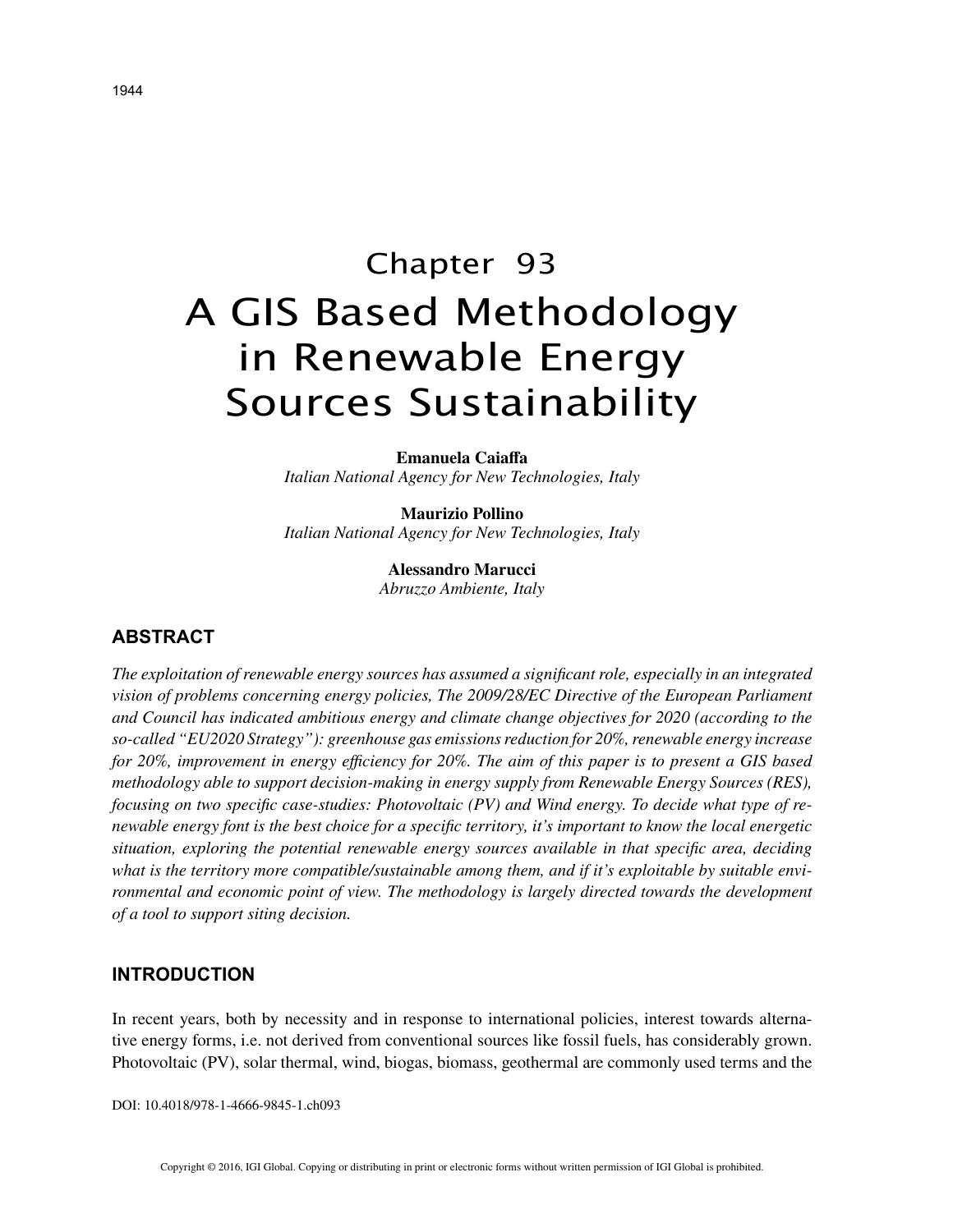#### *A GIS Based Methodology in Renewable Energy Sources Sustainability*

associated technologies are reaching very high expertise standards, with considerable interest in world markets. The spirit that leads towards such technologies comes from to answer a real sustainable development need as well a rational resources use (Šúri et al., 2005; Pearce, 2002).

One of the most interesting renewable sources features is their dispersion in the territory. This characteristic is on the one hand a strength, because potentially everywhere it is possible to exploit solar energy, wind power, etc., on the other is a limiting factor, because the energy concentration is reduced. Moreover, the diffuse nature of renewables can combine energy production with the fight against land depopulation and degradation phenomena, supporting the technological and economic development of small urban and rural reality. Renewable Energy Sources (RES) exploitation implies a more direct communities and local administrations involvement in finding the best solution for each energy source, use and location (Hiremat et al., 2007), promoting the concept of thinking globally and acting locally. In this perspective, and in a modern land management, it is also necessary to take into account potential and actual impacts due to installations for renewable sources production, privileging the landscape ecology assessing (Benson & Roe, 2000).

Changes in landscape take continuously place, with significant repercussions on quality of life and natural habitat ecosystems, mainly through their impacts on soil and ecosystems (Antrop, 2000). Landscape planning is strongly related to sustainable development issues, especially considering that landscape is both an influencing factor and a resulting product of the people-place relationship (Fichera et al., 2012; Modica et al., 2012). As pointed out in the European Landscape Convention (Council of Europe, 2000), the analysis of landscape can allow to understand the wellbeing/discomfort condition of population in relation with their environment. A significant problem for some types of production plants, mainly those solar and wind, is related to their possible negative effects in terms of visual impact. A careful planning of single plant integration and the choice of devices less "visible" could reduce the problem, but certainly not eliminate it.

Unlike purely anthropic settlements, the energy production installations from RES, in a global vision, have a positive value because they are intended to produce energy in a sustainable way and in order to reduce the causes of deterioration and consumption of natural resources. Their inclusion in the territory should be considered in light of two fundamental aspects:

- 1. The environmental cost of their implementation, expressed in terms of consumption of resources, habitat loss, land use;
- 2. The real energetic vocation of a territory in terms of potential energy obtainable.

The production of electric energy from renewable source plants, being constituted by complex infrastructures that need space, can produce impacts on the natural environment. The clean energy quantification, that such technologies can produce, represents the value of sustainability that they have, in relation to interferences that they produce.

In this framework, the use of Geographic Information Systems (GIS) represents the most significant technological and conceptual approach to spatial data analysis, in order to provide reliable information for both planning and decision-making tasks. The GIS tool fits perfectly in this kind of survey and assessment, providing the mean to combine several features as ecological, territorial, socio-economic aspects, etc., useful to support landscape analysis to deal with issues concerning environmental impacts (Šúri et al., 2004). Moreover, projections for 2020 indicate that renewables could cover, for that date, from 20% to 30% of the world's energy needs (European Union, 2009). A set of effective actions to